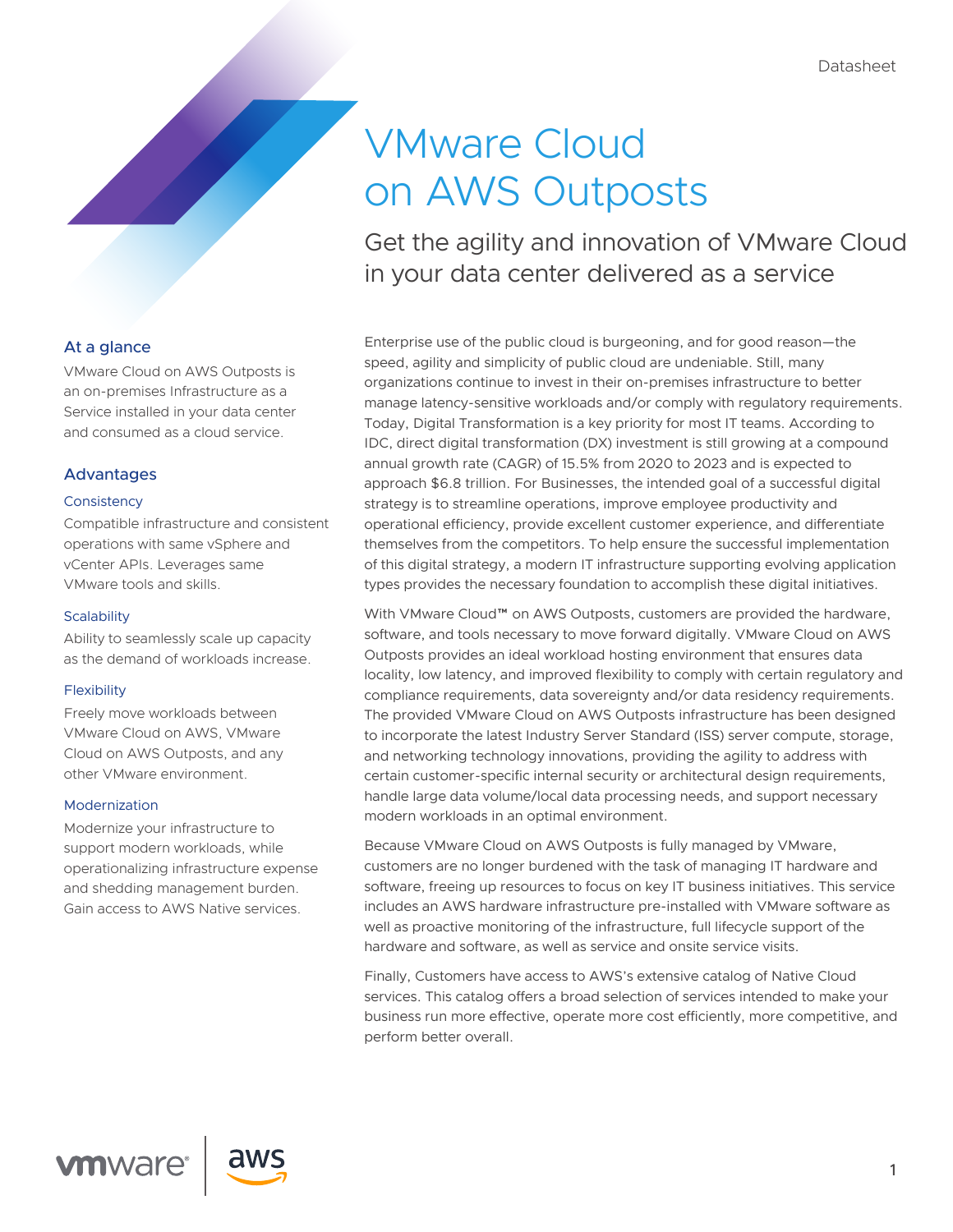## Specifications of VMware Cloud on AWS Outposts

The following tables show the specifications of the VMware Cloud on AWS Outposts Infrastructure and service

| <b>Instances</b>    |                                                                                                                                                                               |  |
|---------------------|-------------------------------------------------------------------------------------------------------------------------------------------------------------------------------|--|
| Instance type       | I3en.metal                                                                                                                                                                    |  |
| Purpose             | This instance type is optimized for data-intensive workloads requiring high random I/O access such as relational<br>databases and workloads that require end to end security. |  |
| CPU cores           | 2x 24                                                                                                                                                                         |  |
| <b>vCPUs</b>        | 96                                                                                                                                                                            |  |
| CPU frequency       | 3.1 GHz All Core Turbo Intel® Xeon® Scalable Processor                                                                                                                        |  |
| Memory              | 768 GiB                                                                                                                                                                       |  |
| Local flash storage | 45.8 TiB NVMe SSD                                                                                                                                                             |  |
| Device power        | Power is delivered to host via a DC voltage distribution bus – hosts do not have separate chassis power supplies                                                              |  |

| Rack infrastructure             |                                                                                             |                                                                                                                                            |  |
|---------------------------------|---------------------------------------------------------------------------------------------|--------------------------------------------------------------------------------------------------------------------------------------------|--|
| Rack type                       | AWS Outposts Full Height Rack - 42 RU                                                       |                                                                                                                                            |  |
| Configurable hosts<br>per rack  | 3 hosts minimum up to 8 hosts maximum*                                                      |                                                                                                                                            |  |
| Standby hosts<br>per rack       | Standby host(s) are included                                                                |                                                                                                                                            |  |
| Network fabric<br>devices       | <b>Customer-facing Uplinks:</b><br><b>Speed</b><br>1 Gbps<br>10 Gbps<br>40 Gbps<br>100 Gbps | Redundant Network Devices w/ Connection Patch Panels<br><b>Number of Uplinks Supported</b><br>Up To 8<br>Up to $5$<br>$Up$ To 4<br>Up To 4 |  |
| Uplink media types<br>supported |                                                                                             | Single Mode Fiber w/ Lucent Connector (SMF - LC), Multi-mode Fiber (MMF), Multi-mode OM-4 LC                                               |  |

\*3-8 Hosts supported today for VMware Cloud on AWS Outposts. The number of hosts will increase as roadmap for solution matures.



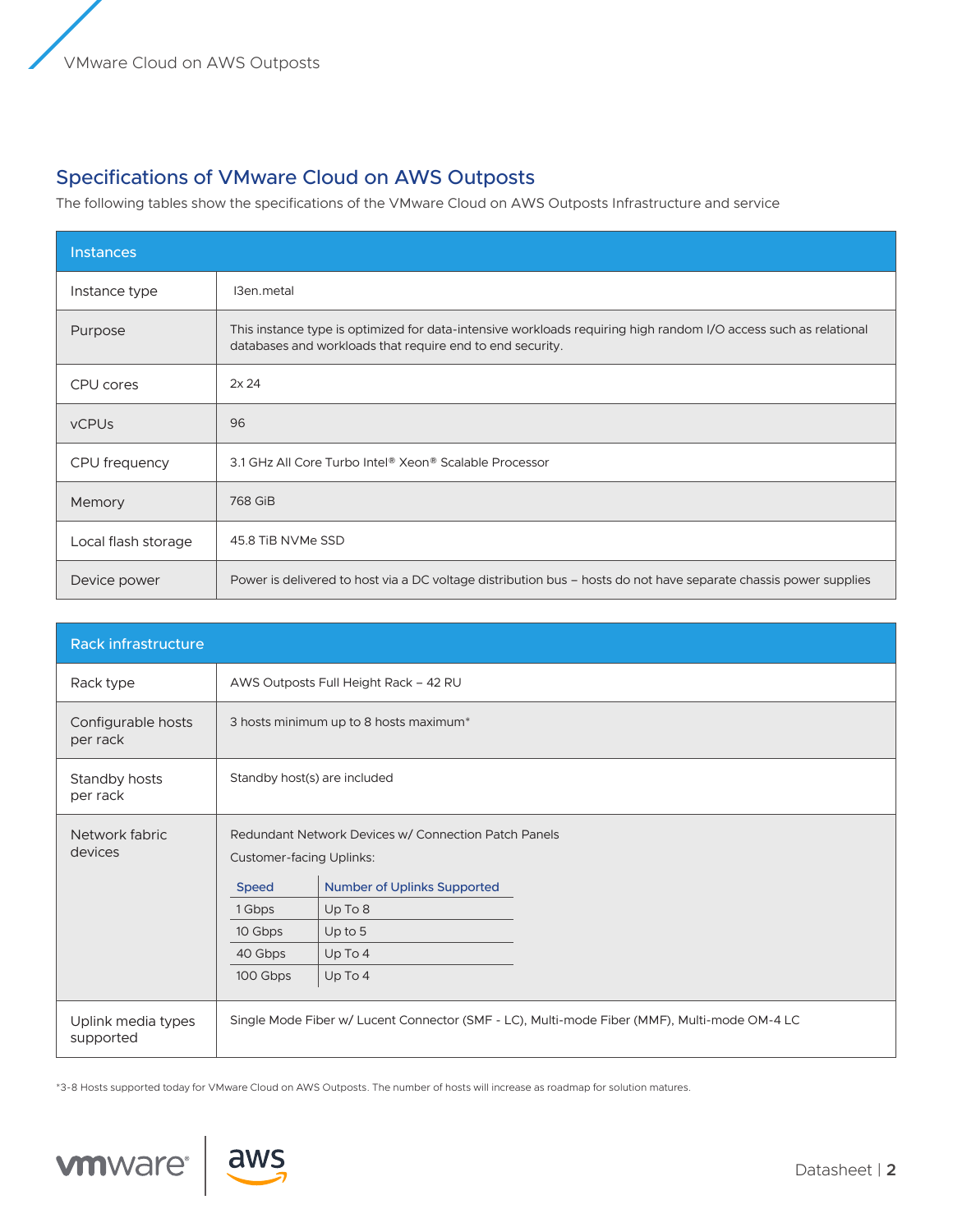VMware Cloud on AWS Outposts

| <b>Rack infrastructure</b>                                       |                                                                                                                                                                                                                                                                                                                                                                                                                                                                                                                                                                                                                                               |
|------------------------------------------------------------------|-----------------------------------------------------------------------------------------------------------------------------------------------------------------------------------------------------------------------------------------------------------------------------------------------------------------------------------------------------------------------------------------------------------------------------------------------------------------------------------------------------------------------------------------------------------------------------------------------------------------------------------------------|
| <b>AWS Regional</b><br>Connection (service<br>link) requirements | Network Connection to AWS Region<br>• AWS Direct Connect w/ Public or Private VIF<br>- Private VIF Requires subnet, VIF-ID, and ASN#<br>• Internet Connection via ISP<br>• Dedicated VLAN(s) for service link and local gateway link<br>• Dedicated subnet size of /26 for service link<br>• Dedicated subnet size of /23 minimum for management network<br>• VPC CIDR/ subnet for customer connected account<br>• CIDR(s) for compute network(s)<br>• Network device that supports 1, 10, 40, 100 Gbps uplinks<br>• 1 Gbps minimum bandwidth for service link<br>• A maximum of 150ms of latency between the parent region and rack location |
| Account<br>requirements<br>Security                              | VMware Cloud Org / Account<br>• A new or existing VMware Cloud on AWS Account / Org is required<br><b>AWS Customer Owned Account</b><br>• An AWS customer-owned account is required. This account is owned, operated, and paid for directly by the<br>customer if customer chooses to utilize any AWS services within that account<br>Heavy gauge door with keylock<br>Nitro-Chip-based security – continual validation of HW status, presence, and security                                                                                                                                                                                  |
|                                                                  | External encryption host key – removal is equivalent to destruction of Host-resident data                                                                                                                                                                                                                                                                                                                                                                                                                                                                                                                                                     |



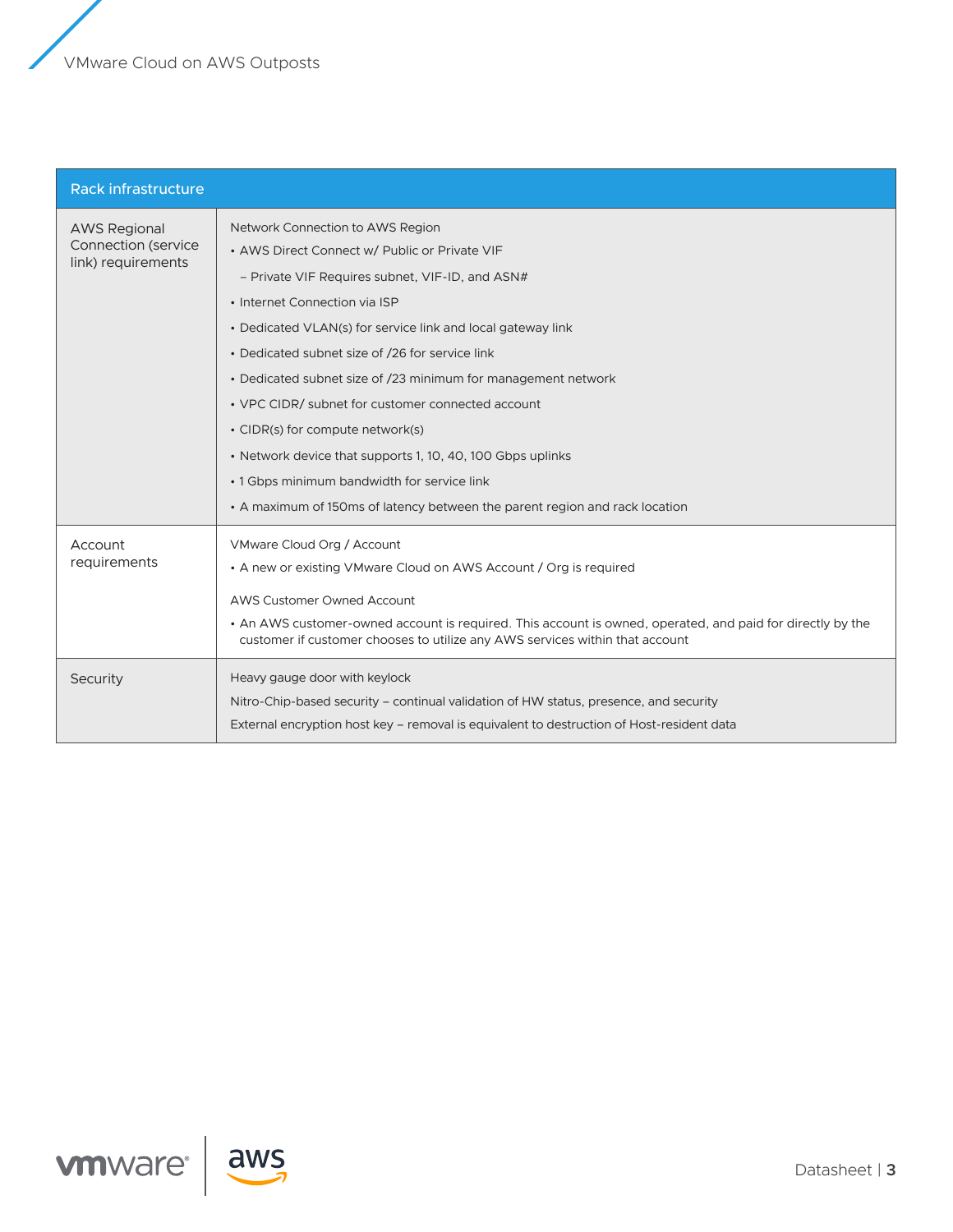Redundant Power Conversion Units (PCU) w/ DC distribution bus convert AC voltage to DC voltage and distribute DC to each host.

| Facility power connections supported (2 inputs - S1 and S2) |                                                      |  |
|-------------------------------------------------------------|------------------------------------------------------|--|
| Power consumption                                           | Connector configuration                              |  |
| Single phase                                                |                                                      |  |
| 5 kVA                                                       | 1x L6-30P or IEC309 (1 Drop to S1)                   |  |
| <b>10 kVA</b>                                               | 2x L6-30P or IEC309 (2 Drops to S1)                  |  |
| 15 kVA                                                      | 3x L6-30P or IEC309 (3 Drops to S1)                  |  |
| Redundant, single phase                                     |                                                      |  |
| 5 kVA                                                       | 2x L6-30P or IEC309 (1 Drop to S1, 1 Drop to S2)     |  |
| <b>10 kVA</b>                                               | 4x L6-30P or IEC309 (2 Drops to S1, 2 Drops to S2)   |  |
| <b>15 kVA</b>                                               | 6x L6-30P or IEC309 (3 Drops to S1, 3 Drops to S2)   |  |
| Three phase                                                 |                                                      |  |
| 5 kVA                                                       |                                                      |  |
| <b>10 kVA</b>                                               | 1x AH530P7W or AH532P6W (1 Drop to S1)               |  |
| <b>15 kVA</b>                                               |                                                      |  |
| Redundant, three phase                                      |                                                      |  |
| 5 kVA                                                       |                                                      |  |
| <b>10 kVA</b>                                               | 2x AH530P7W or AH532P6W (1 Drop to S1, 1 Drop to S2) |  |
| <b>15 kVA</b>                                               |                                                      |  |



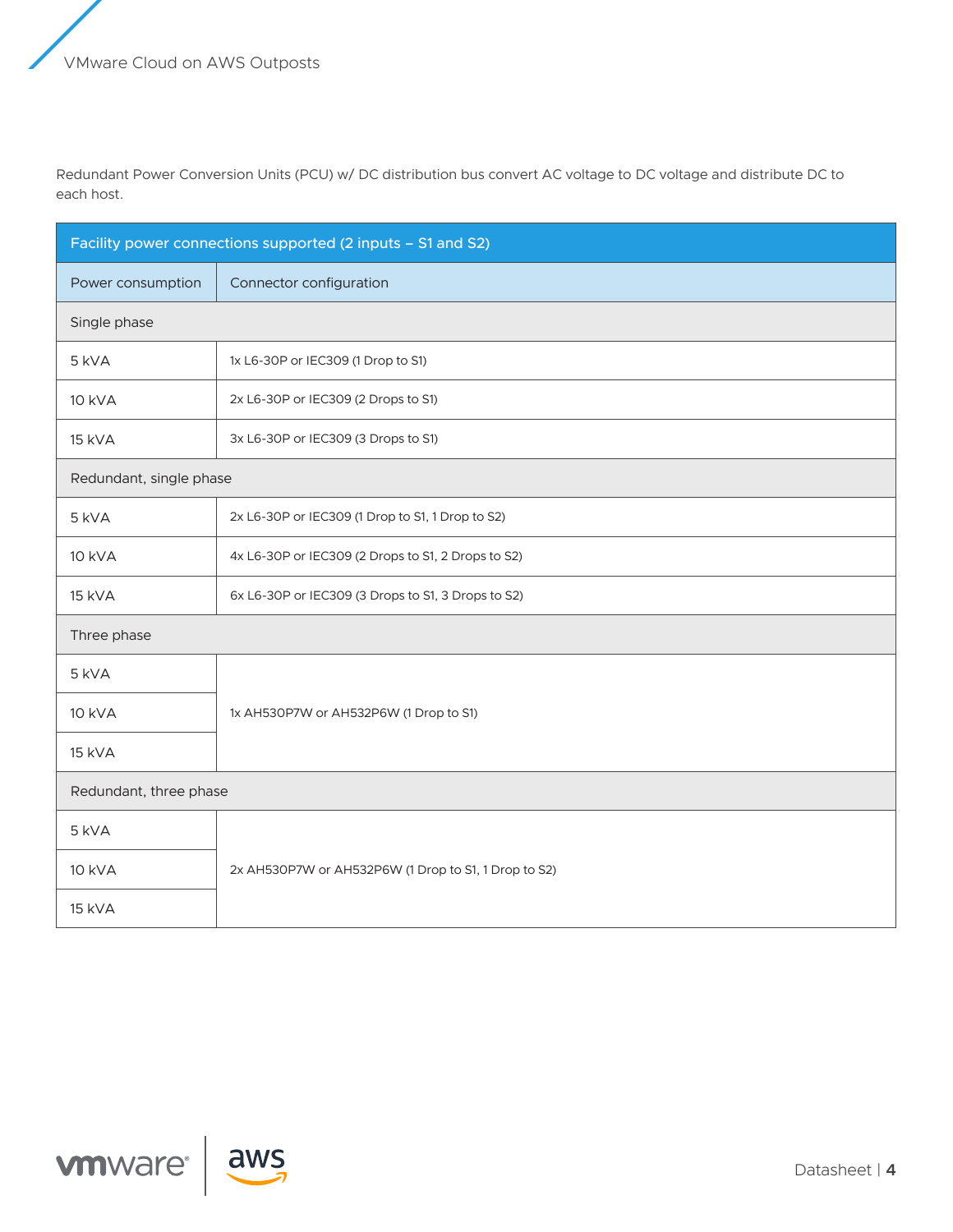| <b>Facility power specifications</b>          |                                                                                                                                                                                                                                      |                                                                                                           |  |
|-----------------------------------------------|--------------------------------------------------------------------------------------------------------------------------------------------------------------------------------------------------------------------------------------|-----------------------------------------------------------------------------------------------------------|--|
| AC line voltage<br>(50/60 Hz)                 | Single phase: 208 - 277 VAC                                                                                                                                                                                                          |                                                                                                           |  |
|                                               | Three phase: 346 - 480 VAC                                                                                                                                                                                                           |                                                                                                           |  |
| Power consumption                             | 5 kVA: 4 kW                                                                                                                                                                                                                          |                                                                                                           |  |
|                                               | 10 kVA: 9 kW                                                                                                                                                                                                                         |                                                                                                           |  |
|                                               | 15 kVA: 13 kW                                                                                                                                                                                                                        |                                                                                                           |  |
| AC protection<br>(upstream power<br>breakers) | 30A or 32A with D-curve circuit breaker                                                                                                                                                                                              |                                                                                                           |  |
| AC inlet type<br>(Receptacle)                 | Single phase (Plugs)                                                                                                                                                                                                                 | 3x L6-30P P+P+E 30A<br><b>or</b><br>3x IEC60309 P+N+E IP67 32A                                            |  |
|                                               | Three phase - Wye (Plugs)                                                                                                                                                                                                            | 1x IEC60309 3P+N+E IP67 clock position:7 30A<br><b>or</b><br>1x IEC60309 3P+N+E IP67 clock position:6 32A |  |
|                                               | Three phase - Delta (Plug)                                                                                                                                                                                                           | 1x Non-NEMA Twist-Lock® Hubbell CS8365C 3P+E center ground 50A                                            |  |
|                                               | Note: The best practice is to mate an IP67 plug with an IP67 receptacle. If that is not possible, the IP67 plug will<br>mate with an IP44 receptacle. The rating of the combined plug and socket will become the lower rating (IP44) |                                                                                                           |  |
| Power whip length                             | 10.25 Ft (3 M)                                                                                                                                                                                                                       |                                                                                                           |  |
| Power whip exit                               | From above or below                                                                                                                                                                                                                  |                                                                                                           |  |